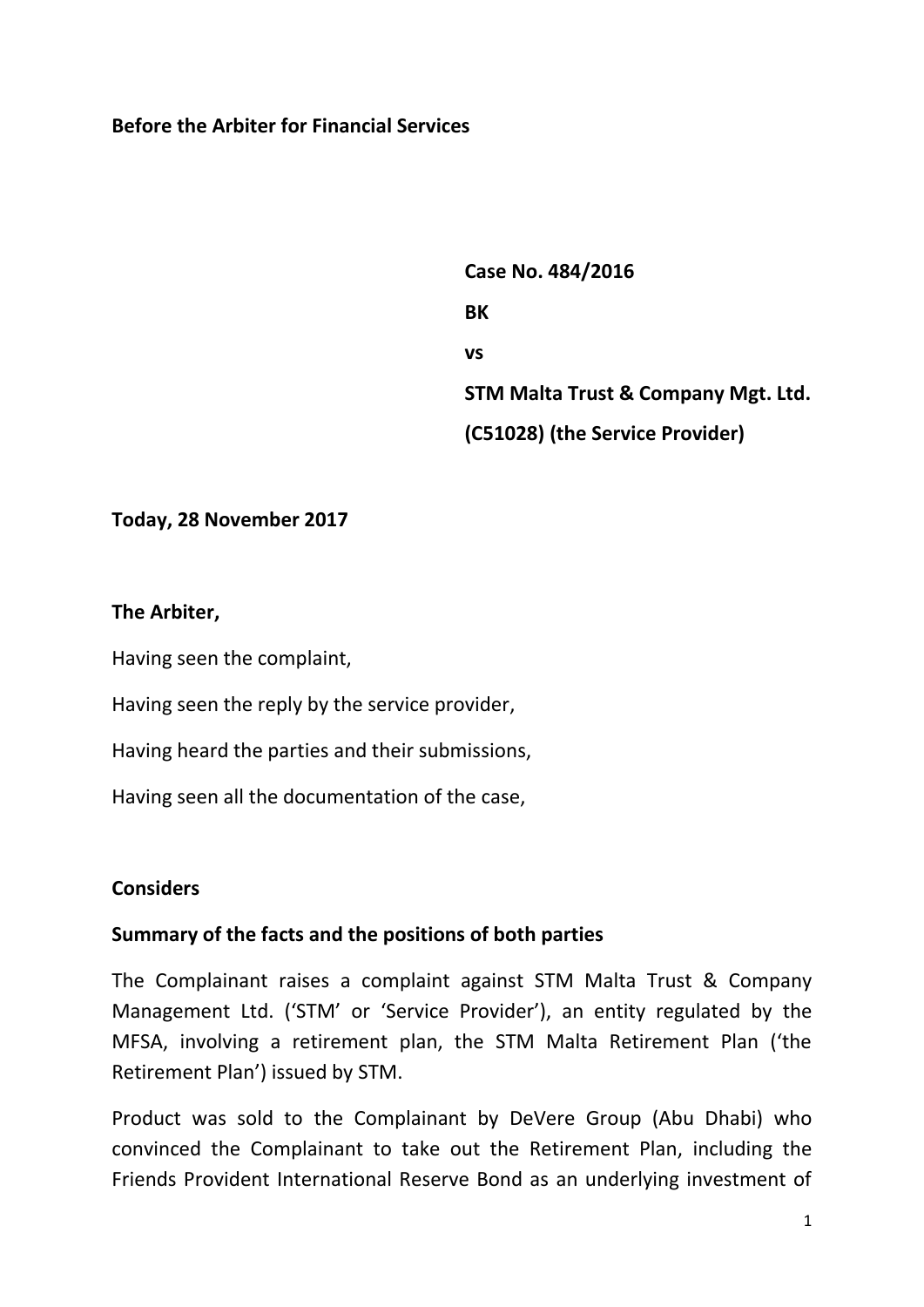the Plan<sup>1</sup> ('the Policy' or 'Bond' as referred to interchangeably in the documentation provided).

The Complainant had applied for the Retirement Plan on 25 November 2015, $^2$ and he was admitted as a member of the Retirement Plan on 18 December 2015. 3

The policy was issued by Friends Provident on 22 February 2016,<sup>4</sup> and was received by STM - as the Trustee and Administrator of the Plan<sup>5</sup> acting on the Complainant's behalf and named itself as the Policy Holder $6$  - on the 5 March 2016 (12 days after the Policy was issued). The Policy was submitted to the Complainant by STM on 29 March 2016, 23 days after the documents were received by STM, and 7 days before expiry of the cooling-off period on 5 April 2016. 7

The Complainant had identified an error in the Policy in relation to his source of funds on 4 April 2016, with such error being indicated as a typo by STM as their records were correct<sup>8</sup> and with the updated corrected Policy documents sent by STM to the Complainant on 6 April 2016, beyond the cancellation notice period. 9

The Policy issued by Friends Provident allowed the recipient 30 days coolingoff period within which to cancel the policy. STM interprets the 5 April 2016, as the end of the cooling-off period, this being 30 days following receipt by STM (and not by the Complainant) of the Policy. 10

The Complainant decided to change his advisor DeVere, with which he was not happy after also discovering high costs associated with the Policy, $^{11}$  but when he eventually ordered the cancellation of the Policy invoking the cooling-off period, he was informed that the 30 days' period had already expired and

**.**  $<sup>1</sup>$  Fol. 6</sup>

- $<sup>2</sup>$  Fol. 17</sup>
- $3$  Fol. 18
- 4 Fol. 19
- 5 Fol. 17 pt. 11
- 6 Fol. 8 & 21
- $<sup>7</sup>$  Fol. 8 & 64</sup> 8 Fol. 95
- $^9$  Fol. 97
- <sup>10</sup> Fol. 8 & 64
- $11$  Fol. 6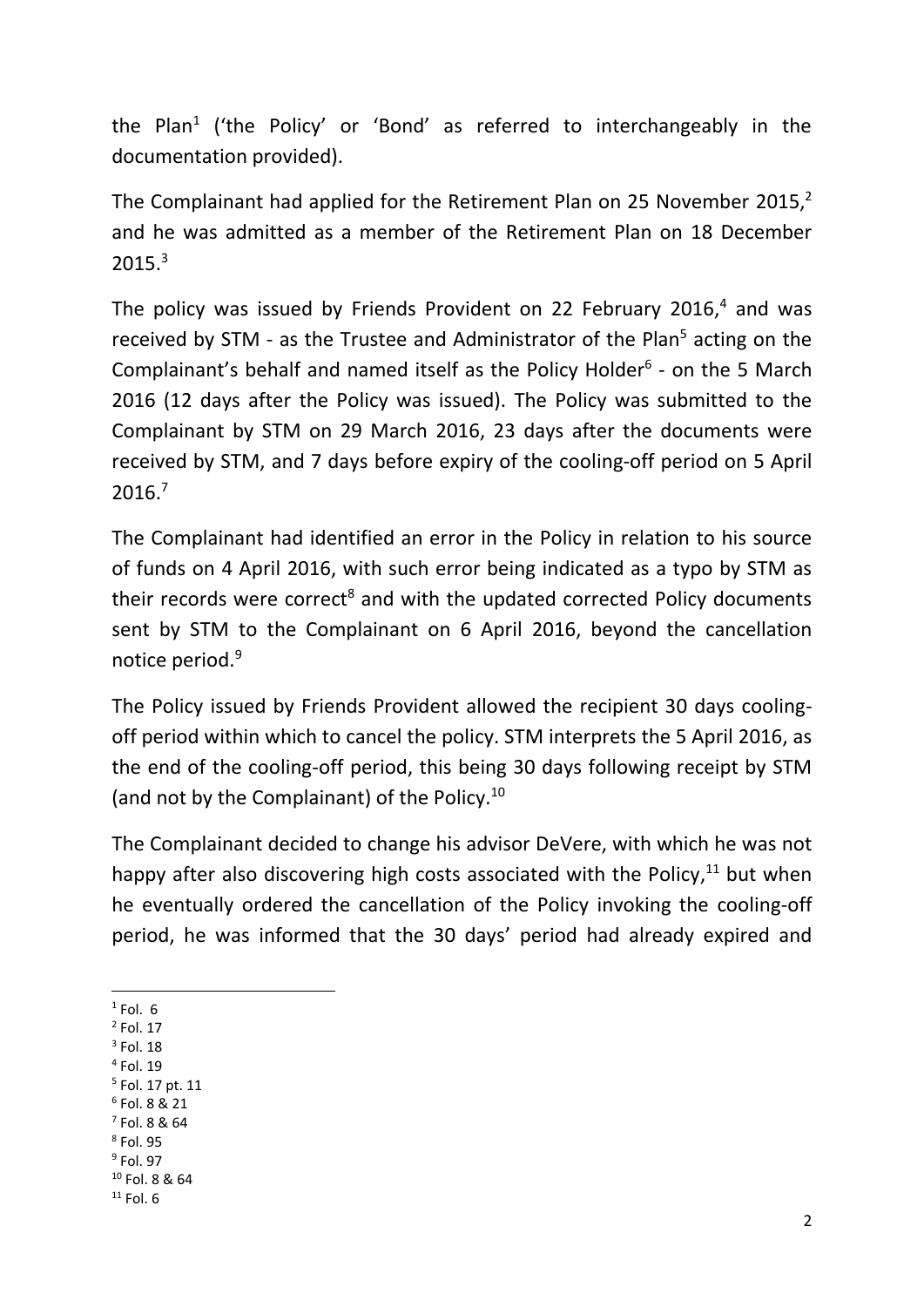surrender charges amounting to GBP33,082.64, now applied for the cancellation of the policy.<sup>12</sup>

STM were only notified by the Complainant that he was unhappy with his advisor De Vere, the costs of the Policy and of his wish to cancel the Policy on 20 April 2016, (22 days after receipt by him of the original policy). He indicated that this was within the 30 days' period of his sight of the Policy.<sup>13</sup> The coolingoff period was, however, determined to have ended on the 5 April 2016 and so the Policy surrender charges were deemed to apply at that stage.<sup>14</sup>

The Complainant complained about the way STM performed in relation to his Retirement Plan<sup>15</sup> highlighting *inter alia* that STM did not fulfil their 'duty of care' in making him aware of the cooling-off period dates in relation to the Policy which contained GBP346,595.32 of his pension funds as STM did not provide him with the policy documents in a timely manner and left him little time to review its contents and consider the option to cancel. He only had less than 7 days after policy docs. were submitted to him by STM, before coolingoff period ended. The Complainant claimed that no explanations were provided by STM for the delays in sending the Policy documents, their responsibilities with respect to the applicable timelines and notification of the final date for his right to cancel the Policy.<sup>16</sup>

The Complainant further stated that STM were very slow to advise him about the terms of surrender of the Policy as STM advised him of costs of cancellation on 21 July 2016, after more than 3 months from his request to cancel (during which period STM unsuccessfully sought a reduction in the surrender charges applied by Friends Provident).<sup>17</sup> The Complainant had expressed his frustration at the lack of communications by STM regarding his complaint.<sup>18</sup> There were a number of reminders sent by the new advisors of BK (Killik & Co.) requesting status updates about the case.<sup>19</sup>

- <sup>13</sup> Fol. 97
- $14$  Ibid.
- $15$  Fol. 8
- <sup>16</sup> Fol. 9 & 103
- <sup>17</sup> Fol. 8, 104 & 105
- <sup>18</sup> Fol. 99

**<sup>.</sup>**  $12$  Fol. 8

<sup>19</sup> Fol. 101 & 102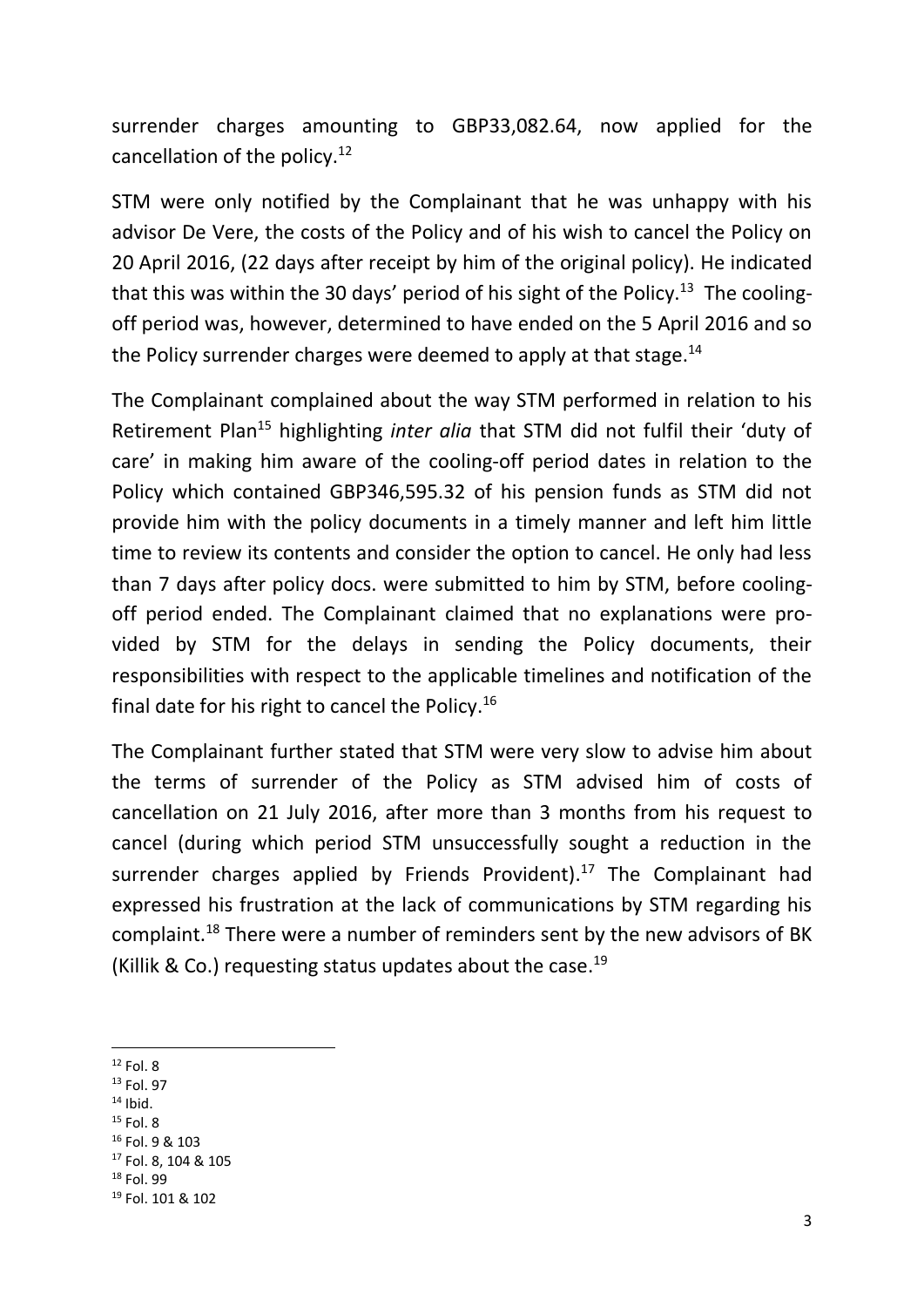STM accepted no responsibility for the delays and gave no admission of liability to cover all or part of the surrender costs for which the Complainant was deemed to be fully responsible, $20$  but only offered to waive their own surrender charges if the Complainant wishes to surrender the Policy and leave the Retirement Plan<sup>21</sup> and waive the annual trust fee for 2017 (which amounts to GBP890) if the Complainant decides to retain his investment in the Policy.<sup>22</sup>

- 1. In his complaint to the Arbiter<sup>23</sup> the Complainant asked for STM to:
- a) pay costs of cancellation of the Policy (GBP33,082.64);
- b) compensate for loss of investment earnings over one quarter (GBP 3,465.95) as he ended up losing income on his pension funds which remain un-invested – calculated by BK as 1% of his funds (GBP 346,595) with the 1% being claimed by BK to be a conservative growth by a typical managed fund over the period April-July 2016;
- c) recovery of costs of investment in Policy for one quarter (GBP866.48) calculated as 0.25% of his investment (GBP346,595); which in all amount to a total of GBP37,415.07

The Service Provider submits that:<sup>24</sup>

- the Complainant was aware of cooling-off period for 8 days prior to its expiry;
- the timeline of events was expressed to the Service Provider after expiration of the cooling-off period and for reasons totally unconnected with the Service Provider;
- that the suitability report signed in November 2015 clearly outlined the applicable early surrender charges – email from Graham Sciberras dated 14November 2016;
- between Nov 2015 and 5 April 2016, Complainant never expressed any concerns in relation to FPIRB;

**<sup>.</sup>**  $20$  Fol. 9

 $21$  Ibid

 $22$  Ibid

<sup>23</sup> Fol. 10

<sup>&</sup>lt;sup>24</sup> Fol. 113 et seq.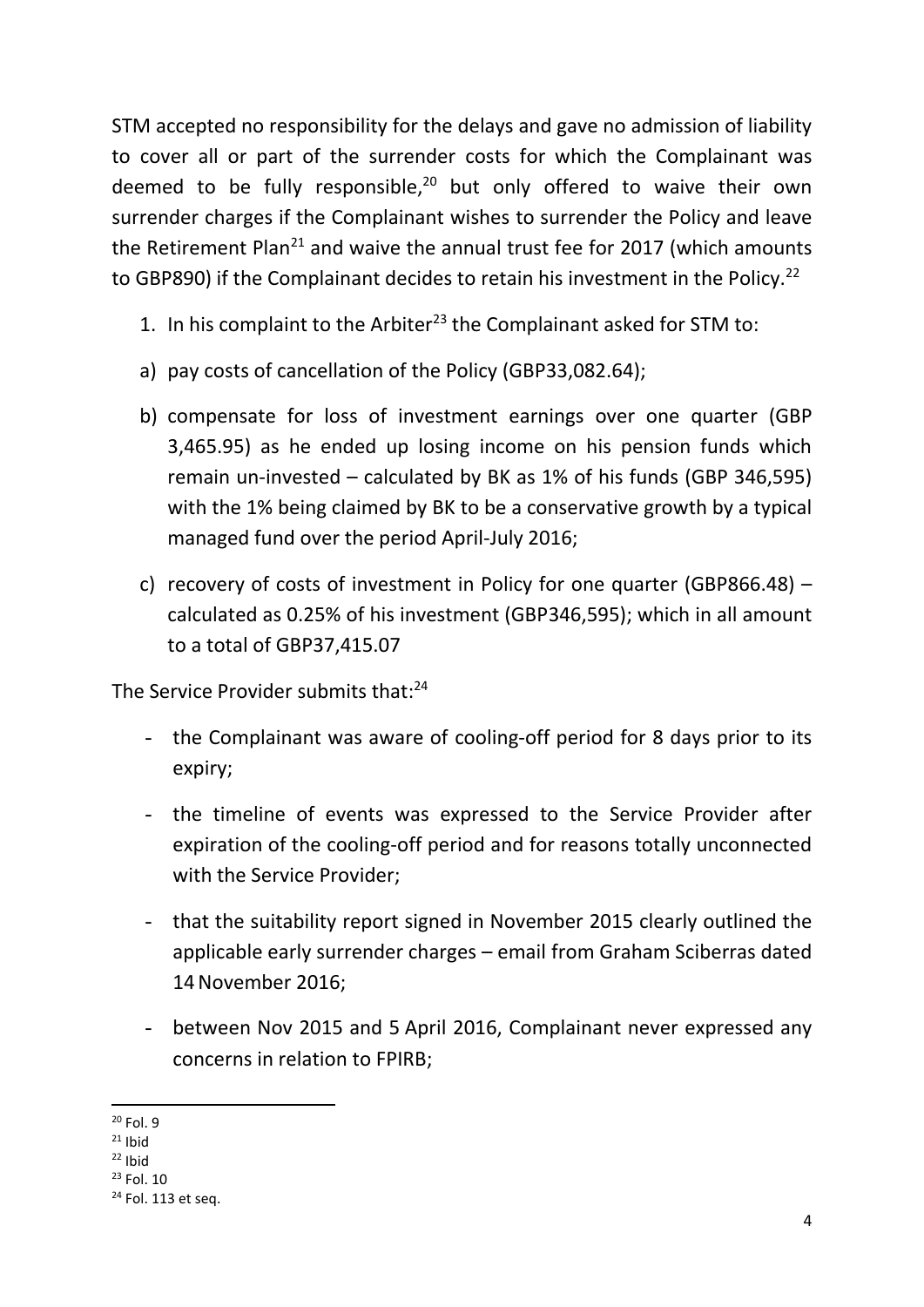- the Complainant only raised issue with FPIRB after new advisors, Killik & Co. were appointed, later in April 2016, so argued that even if the Complainant would have received bond documentation a day after Service Provider has received it would have made no difference;
- the Service Provider still tried to negotiate the exit fee with FRIP to get the best exit deal for Complainant.

During the hearing of the 15 February 2017, the following main points emerged:

- The Complainant reiterated his claim that the administration of paperwork was slow and that he had barely time to take advantage of the cooling-off period. Claims also that there were errors in paperwork;
- The Complainant's second claim related to the amount of time the Service Provider took to recognise the complaint – over 3 months he had no news of how his complaint was being dealt with. There was significant delay in appointing someone to deal with his complaint.
- The Complainant claims he was not aware he had only 7 days to take advantage of the cooling-off period and that the Service Provider did not advise him of this limited time. The Complainant further confirmed that the Service Provider had not made him specifically aware of when the cooling-off period was to expire.
- The Complainant pointed out that although he accepted the terms of the bond in November 2015 he was only advised about costs of transacting through the bond and some very significant commission fees on transactions through the bonds only at the very end.
- The Complainant confirmed that in his emails to DeVere in April 2016, he understood that the fees would be charged every time he took out investments through the bond and that these, together with the initial cost of opening the bond, were very high.
- The Complainant clarified that the concerns raised in his email of 3 April 2016, were in relation to a number of unanswered questions about transfer of funds into the bond, the timeline of creation of bond and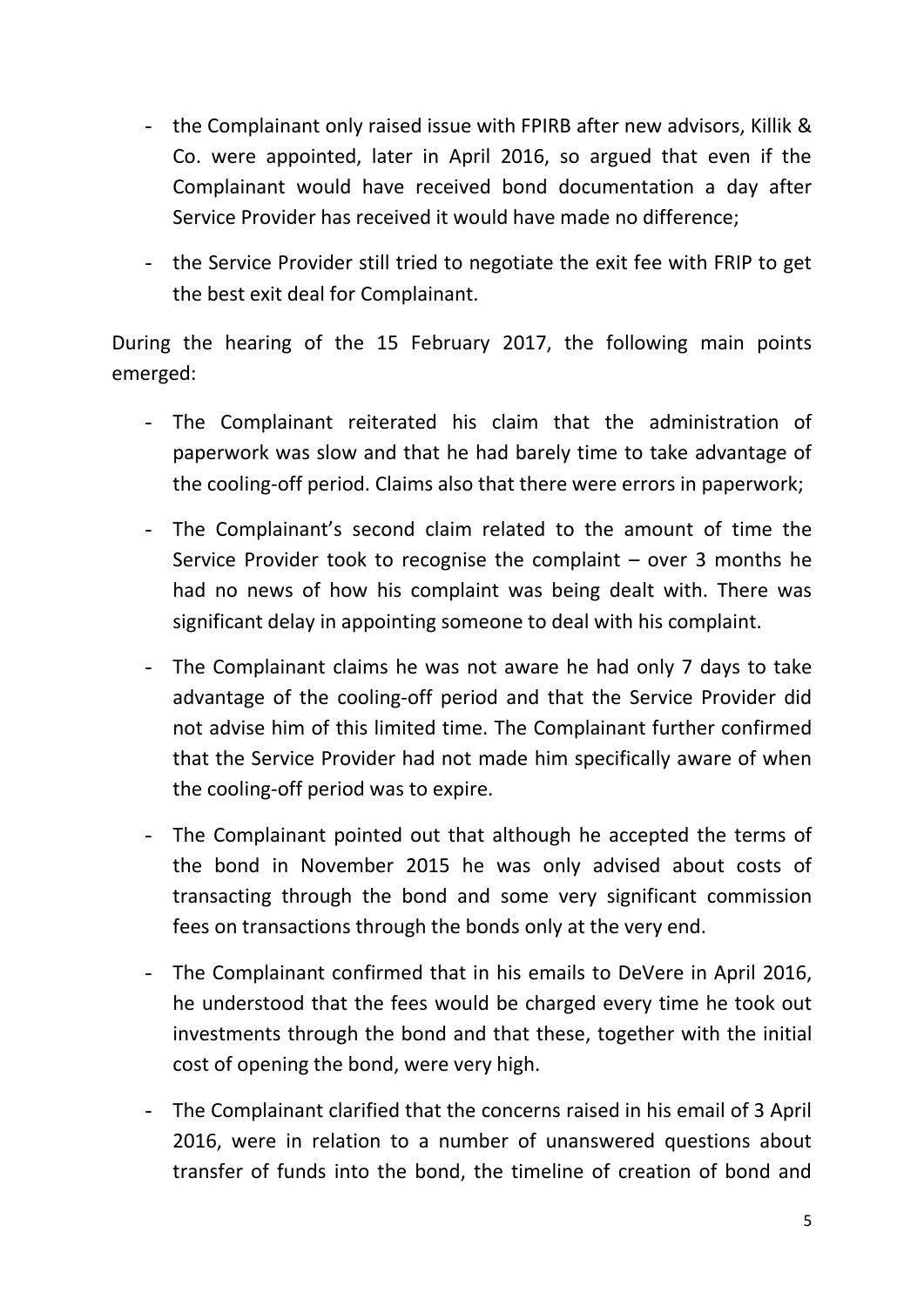about costs of transacting through the bond. Claimed he had been presented with new information about significant upfront commissions to be paid to DeVere to open investments in the bond.

- The Complainant remarked that he is not an experienced investor in pensions but a professional advisor in healthcare.
- The Complainant again confirmed under cross examination that he did not know from which date the 30 days were being counted.

The Service Provider maintained its position and filed two affidavits, one by James Witchell-Jones,<sup>25</sup> and the other by Graham Sciberras<sup>26</sup> explaining its position; and continued to refute the claims raised by the Complainant in its answers to the various questions made by the Complainant by way of crossexamination which have been carefully considered by the Arbiter.

## **Further Considerations and Conclusions**

- 1. The case in question involves a Personal Retirement Plan (the STM Malta Retirement Plan), issued by the Service Provider (STM Malta Trust and and Company Management Limited) to the Complainant who was admitted as a member of the Retirement Plan on 18 December 2015.
- 2. On the advice of a third party financial advisor, DeVere in Abu Dhabi, the Complainant was to invest in the Friends Provident International Reserve Bond ('the Policy') as an underlying investment of the Retirement Plan. A Suitability Report related to the advice provided to the Complainant by the third party financial advisor was signed between the Complainant and the advisor on 25 November 2015.
- 3. The Policy was issued by Friends Provident on 22 February 2016, and was received by the Service Provider, as the Trustee and Administrator of the Retirement Plan, on the 5 March 2016. The Service Provider was itself named as the Policy Holder in respect of the said Policy in its capacity as the Trustee and Administrator of the Retirement Plan.

1

<sup>25</sup> Fol. 144 et seq

<sup>&</sup>lt;sup>26</sup> Fol. 154 et seq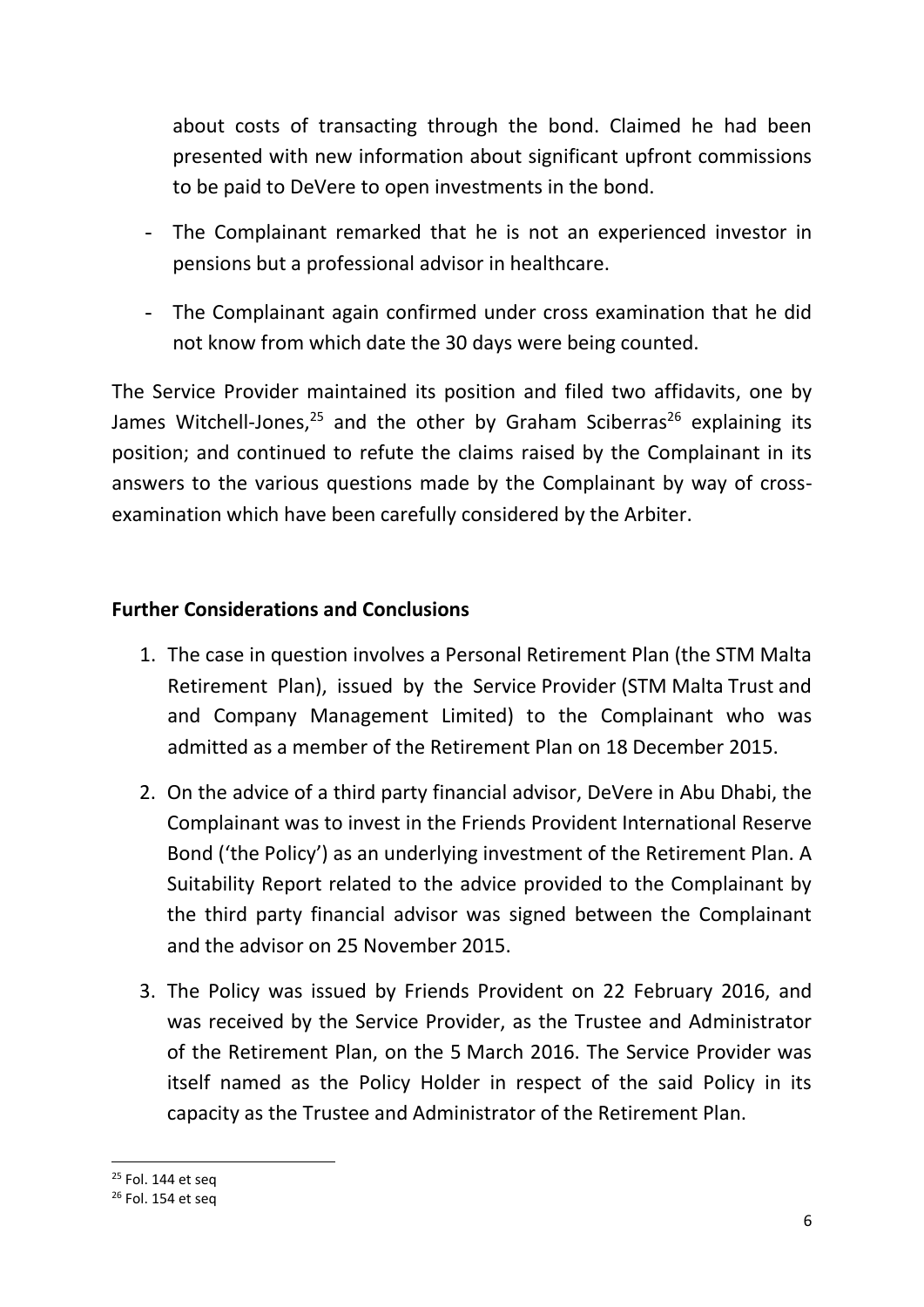- 4. The Policy issued by Friends Provident allowed the recipient 30 days cooling-off period within which to cancel the policy. As confirmed by the Service Provider, the 5 April 2016, was the end of the cooling-off period, this being 30 days following receipt of the Policy by the Service Provider.
- 5. The Policy was submitted to the Complainant by the Service Provider only on the 29 March 2016, twenty-four (24) days after the documents were received by the Service Provider and seven (7) days before expiry of the cooling-off period, that is, the 5 April 2016.
- 6. The Service Provider was notified by the Complainant that he was unhappy with his financial advisor, the costs of the Policy and of his wish to cancel the Policy and his wish to appoint new advisors on 20 April 2016, (22 days after receipt by him of the original policy). The Complainant considers that this was within the 30 days' period of his sight of the Policy but by then the cooling-off period had already ended and so the Policy surrender charges were deemed to apply at that stage.

# **The Arbiter has to decide this case by reference to what in his opinion is fair, equitable and reasonable in the particular circumstances and substantive merits of the case.<sup>27</sup>**

Moreover, the Arbiter has to '*consider and have due regard, in such manner and to such an extent as he deems appropriate, to applicable and relevant laws, rules and regulations, in particular those governing the conduct of a service provider,<sup>28</sup> including guidelines issued by national and European Union supervisory authorities, good industry practice and reasonable and legitimate expectations of consumers and this with reference to the time when it is alleged that the facts giving rise to the complaints occurred.'<sup>29</sup>*

Having taken account of the information and documentation provided, and the representations made by the Complainant and the Service Provider during the proceedings and hearings relating to the case in question, the Arbiter concludes that:

 $\overline{a}$ 

<sup>27</sup> CAP 555, Art 19 (3)(b)

<sup>28</sup> Bold by Arbiter

 $29$  Ibid, Art 19(3)(c)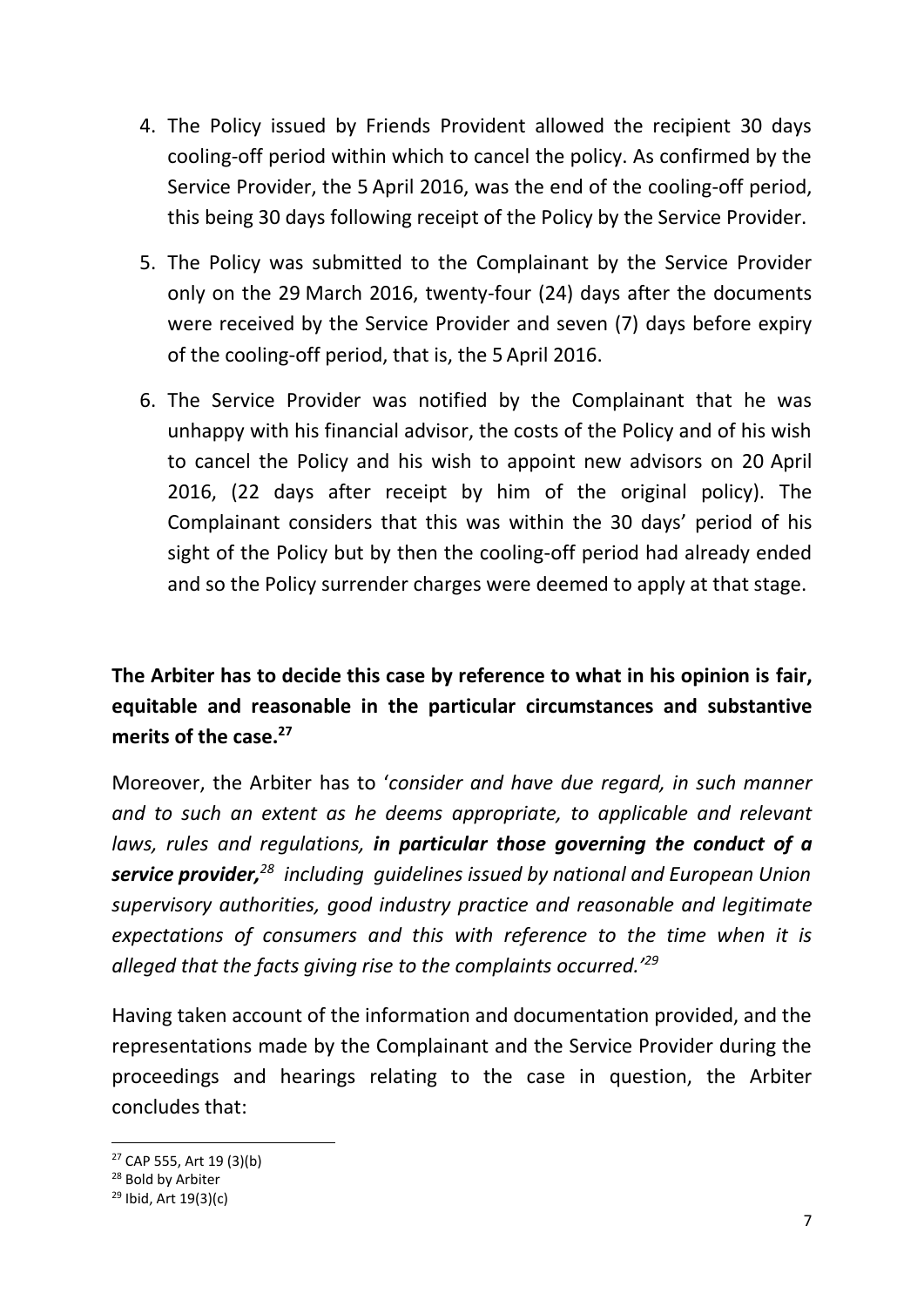- (a) There is an undisputed failure by the Service Provider to submit, in a timely manner, the Policy documents to the Complainant. The Policy document was not only not sent to the Complainant within the ideal timeframe of one day from receipt of the said document by the Service Provider, which timeframe was acknowledged by the Service Provider itself as being ideal in such scenarios during the hearing of 25 April 2017,<sup>30</sup> but was instead only submitted after a lengthy period of 24 days of receipt of the Policy document which resulted in the Complainant only receiving the documents a mere seven days before the actual expiry of the cooling-off period related to the Policy;
- (b) The Service Provider has, moreover, failed to provide the Complainant with relevant details to enable him to be aware of the specific date of the expiry of the cooling-off period and hence, the Complainant did not even know of the short timeframe remaining in this regard. Failure to disclose relevant information to the Complainant, at the time of the submission of the Policy documents, meant that the Complainant was not in a position to know or determine the expiry date of the cooling-off period, and, hence, the Complainant was not able to reasonably know by when the benefit of the cooling-off period, to which there was an entitlement which the Complainant or through his Financial Advisor could indirectly exercise by giving relevant instructions to the Service Provider as Trustee. In the circumstance where the nature of the Scheme is one where it is Member Directed, as provided for in Part B.9 of the MFSA's Rules for Personal Retirement Schemes, and where thus the Service Provider is not authorised to provide investment advice to members and has no discretion on the investment decisions but is relying on the investment decisions being taken by the Complainant and his Financial Advisor, the Service Provider had an obligation to notify the Complainant of the option for cancellation so that this can be considered by the Complainant and his Financial Advisor as part of their investment considerations at that specific point in time. Condition 1.3.1 of Part B.1.3 titled '*Duties of Retirement Scheme Administrators*', of the Pension Rules for Retirement Scheme Administrators dated January 2015 issued by the MFSA specifically requires that "*The Scheme Administrator shall act in*

**.**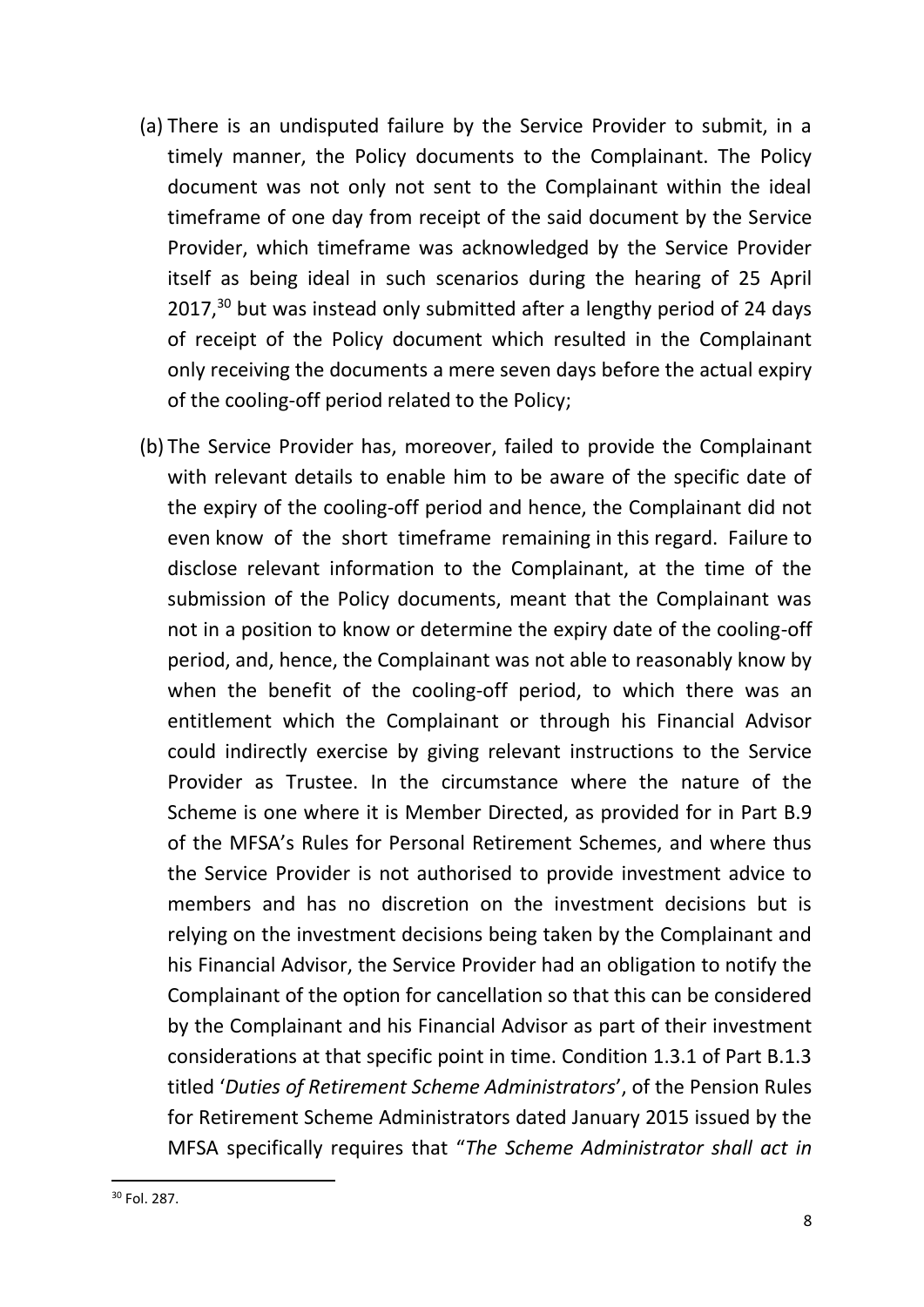*the best interests of the Scheme Members and Beneficiaries*". As a Retirement Scheme Administrator, the Service Provider was also subject to *inter alia* Condition 9.3 (b) of Part B.9 titled '*Supplementary Conditions in the case of Member Directed Schemes*' of the Pension Rules for Personal Retirement Schemes issued by the MFSA, which also provides that "*members have the right to timely and fair execution of their investment decisions and to written confirmation of these transactions*";

- (c) The said shortcomings of timely notification of the execution of the investment and provision of adequate details relating to the cooling-off period, thus had material implications on the right, which could have been invoked by the Complainant or his Financial Advisor within the provisions of a Member Directed Scheme, to cancel the investment within the cooling-off period without incurring the surrender charges on the Policy;
- (d) As a member of the Retirement Plan, the Complainant has a right to the disclosure of relevant information relating to the Plan. Clause 19.1 of the Declaration of Trust, also specifically provides that "*The Retirement Scheme Administrator shall provide to Members and Beneficiaries at such time or times as the Retirement Scheme Administrator reasonably considers necessary and at such other times as any applicable law requires such information in writing in relation to:…..19.1.2 the rights, entitlements and obligations of Members and Beneficiaries of the Scheme*";
- (e) In its capacity as Trustee and Administrator of the Retirement Plan and being the named Policyholder and recipient of the Policy for the purposes of the cooling-off period, the Service Provider is ultimately reasonably expected and had the duty to submit, in a timely fashion, a copy of the Policy document to the Complainant and provide the Complainant with details relating to the entitlement of the cooling-off period applicable on the underlying investment of the Plan together with relevant information for one to determine by when such benefit could be exercised in order to be considered to act within the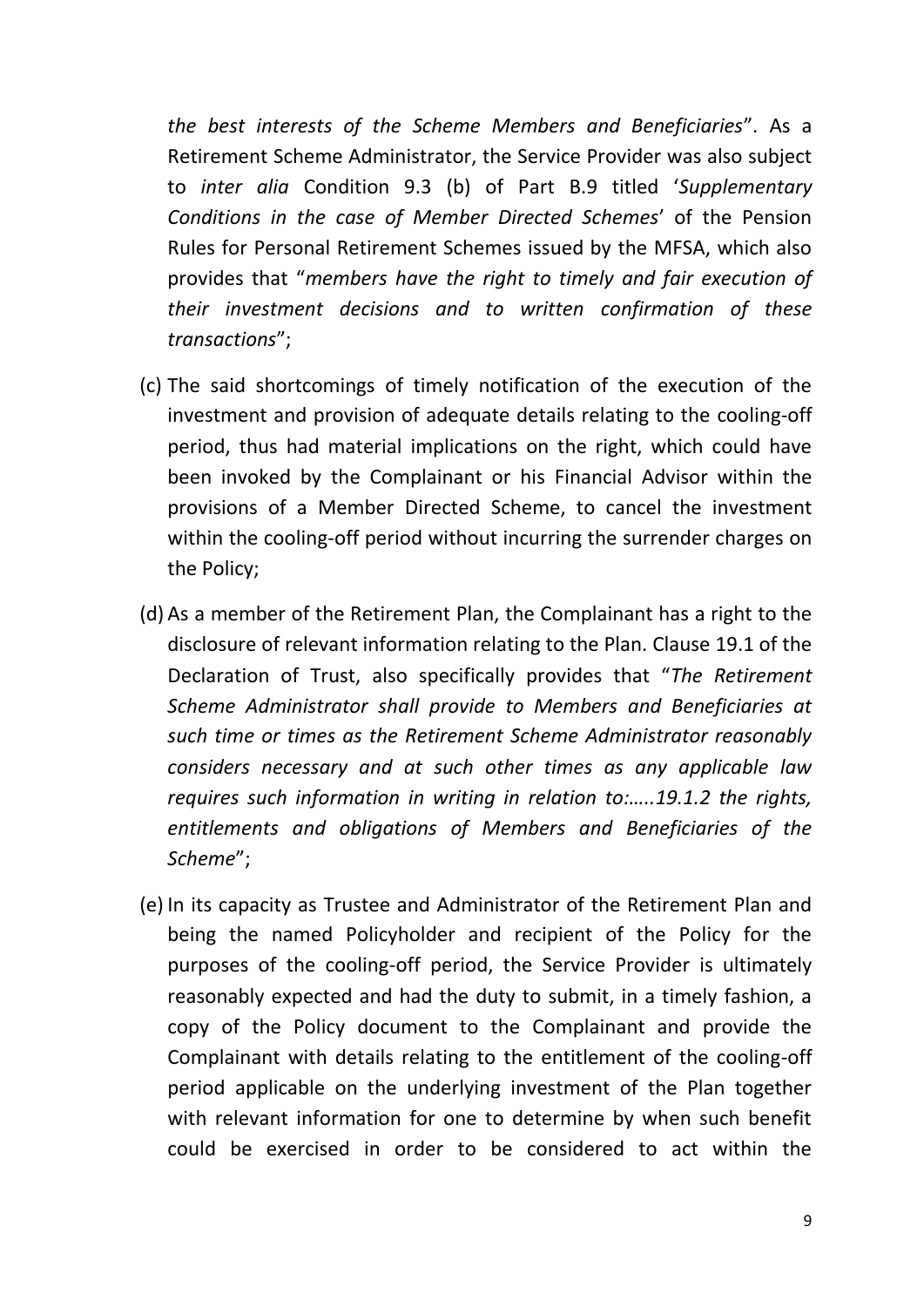obligations required in terms of the Pension Rules and the overriding condition to act in the best interests of the members;

- (f) In its capacity as Trustee and Administrator, the Service Provider is also bound to *inter alia* act with the prudence, diligence and attention of a *bonus paterfamilias*, and in the best interests of the Member of the Retirement Plan;
- (g) The argument that the Complainant had signed certain documentation for the investment in the Policy prior to receipt of the Policy document and had never raised issues before, should not be used as an excuse to reduce or do away with the benefit arising out of the cooling-off period, firstly because such benefit ultimately applies upon submission of the Policy document, secondly because there was a clear entitlement to such benefit which albeit could only be exercised by the Service Provider as Policyholder, the Service Provider was acting on the instructions of the Scheme Member/Financial Advisor with respect to his investment decisions, and thirdly because it is the duty of the Service Provider to act in the best interests of the Scheme members and hence to ensure that any applicable benefits are actually secured and communicated and not diminished or not applied by taking certain assumptions;
- (h) The fact that the Service Provider was not the Financial Advisor and that a complaint should have been lodged with the Financial Advisor if there were concerns by the Complainant regarding his investment and that it should have been the advisor who should have advised the Complainant about any applicable cancellation notices and charges, is also not considered either to exonerate or reduce the duty of the Service Provider to disclose relevant information to the Member of the Retirement Plan and/or his Financial Advisor as may be provided in terms of the Scheme documentation, regarding the actual execution of the investment and the period for the applicable right to exercise the cooling-off period, even more when, as the named Policyholder, the Service Provider is the one receiving the Policy and is, thus, the one who is effectively in a position to communicate to the relevant parties when the Policy is received;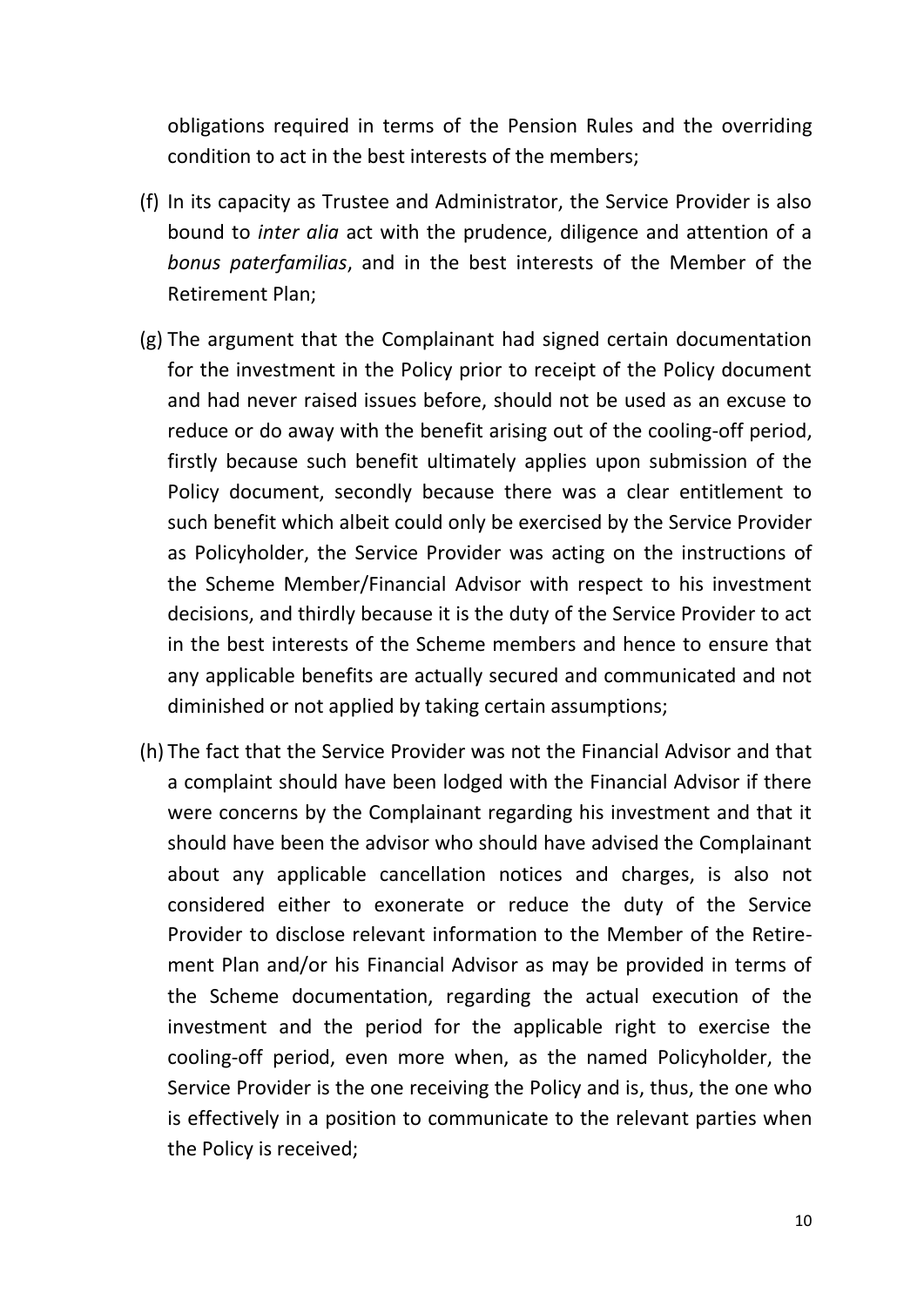- (i) The argument raised by the Service Provider that the Complainant was aware about the cooling-off period and surrender charges given that the Suitability Report signed in November 2015 included a statement reading "*Cancellation during the cooling-off period (if applicable) may result in you not getting back the full investment amount,*" is irrelevant as this is only a warning being made in the context of an investment in respect of which cancellation is exercised during the cooling-off period;
- (j) The argument brought forward that even if the Complainant had received the Policy document a day after the Service Provider had received it would not have made any difference to the Complainant as he had chosen to exit the Policy upon the recommendation of new third party advisors which were appointed in late April 2016, seems somewhat baseless as these are mere assumptions and the Complainant had, nevertheless, at the time already concerns and issues on the Policy as evidenced in his communications with the third party financial advisor on 3, 4 and 5 April 2016.

In accordance with the Pension Rules to which it is subject to, the Service Provider did not notify, in a reasonable and timely way, relevant details about the investment and the applicable cooling-off period regarding the underlying investment.

For the above-stated reasons, the Arbiter concludes that the Service Provider did not observe the MFSA's Rules as stated above as he was bound to do.

After the enactment of Chapter 555 of the Laws of Malta, these rules do not serve only regulatory purposes but are important juridical norms that the Arbiter considers to reach a final conclusion. Moreover, in accordance with Article 19(3)(c) of CAP 555 of the Laws of Malta, the Service Provider did not satisfy '*the reasonable and legitimate expectations of the consumer'*<sup>31</sup> and had not acted in the best interests of the Complainant.